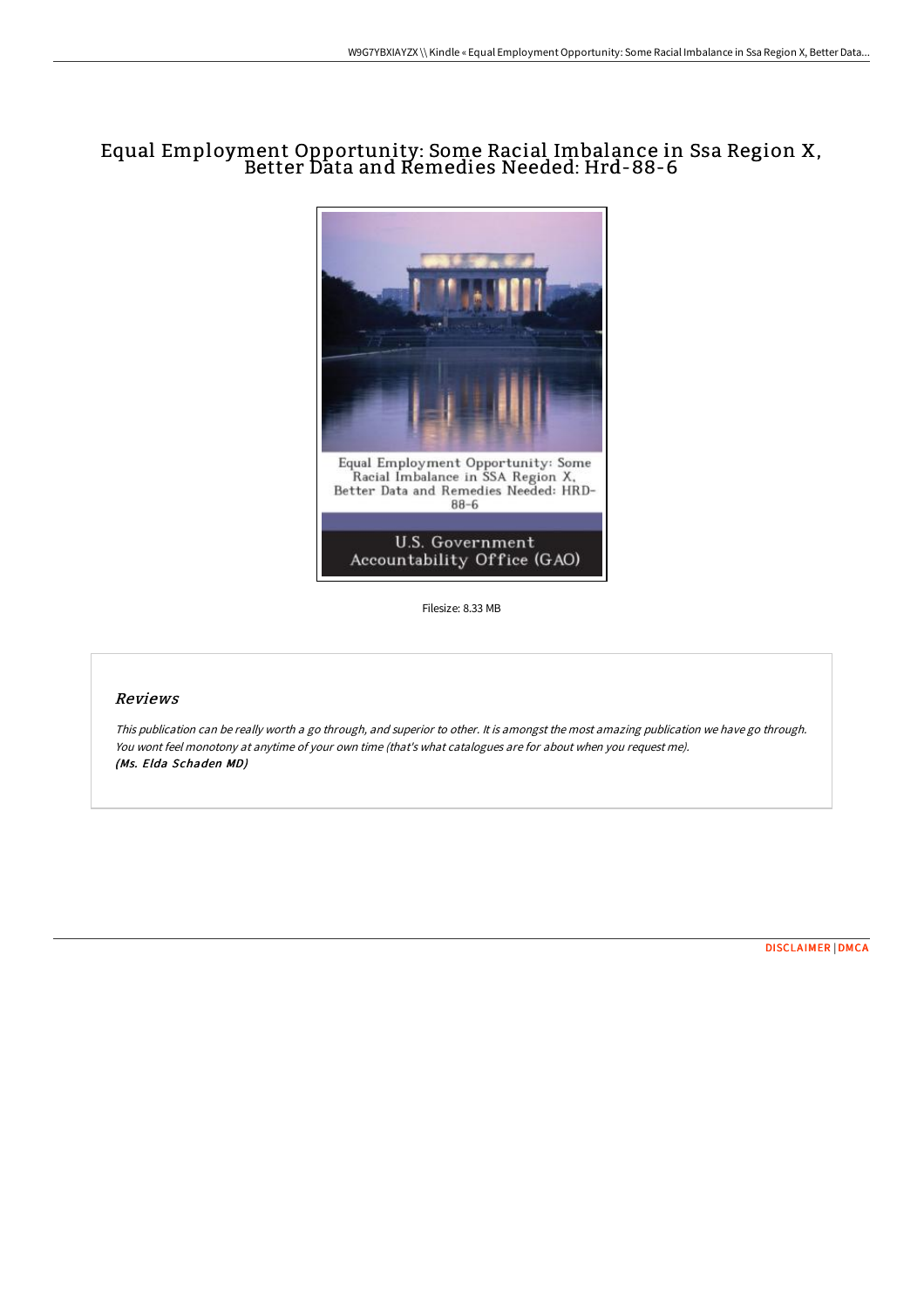## EQUAL EMPLOYMENT OPPORTUNITY: SOME RACIAL IMBALANCE IN SSA REGION X, BETTER DATA AND REMEDIES NEEDED: HRD-88-6



To save Equal Employment Opportunity: Some Racial Imbalance in Ssa Region X, Better Data and Remedies Needed: Hrd-88-6 PDF, remember to follow the link listed below and save the ebook or get access to additional information which are highly relevant to EQUAL EMPLOYMENT OPPORTUNITY: SOME RACIAL IMBALANCE IN SSA REGION X, BETTER DATA AND REMEDIES NEEDED: HRD-88-6 ebook.

Bibliogov, United States, 2013. Paperback. Book Condition: New. 246 x 189 mm. Language: English . Brand New Book \*\*\*\*\* Print on Demand \*\*\*\*\*.The U.S. Government Accountability Office (GAO) is an independent agency that works for Congress. The GAO watches over Congress, and investigates how the federal government spends taxpayers dollars. The Comptroller General of the United States is the leader of the GAO, and is appointed to a 15-year term by the U.S. President. The GAO wants to support Congress, while at the same time doing right by the citizens of the United States. They audit, investigate, perform analyses, issue legal decisions and report anything that the government is doing. This is one of their reports. GAO found that: (1) blacks were underrepresented in some grades in three primary job series; (2) the Region X multiyear affirmative action plan identified the job series and grade levels in which minorities and women were underrepresented, but failed to include numerical goals and timetables for remediation or specific strategies for enhancing the advancement of blacks; (3) Region X affirmative action accomplishment and update reports lacked information regarding progress, achievements, and labor statistics; and (4) Region X did not comply with reporting requirements in collecting race and sex data for applicants.

Read Equal Employment [Opportunity:](http://albedo.media/equal-employment-opportunity-some-racial-imbalan.html) Some Racial Imbalance in Ssa Region X, Better Data and Remedies Needed: B Hrd-88-6 Online

 $\mathbb{R}$ Download PDF Equal Employment [Opportunity:](http://albedo.media/equal-employment-opportunity-some-racial-imbalan.html) Some Racial Imbalance in Ssa Region X, Better Data and Remedies Needed: Hrd-88-6